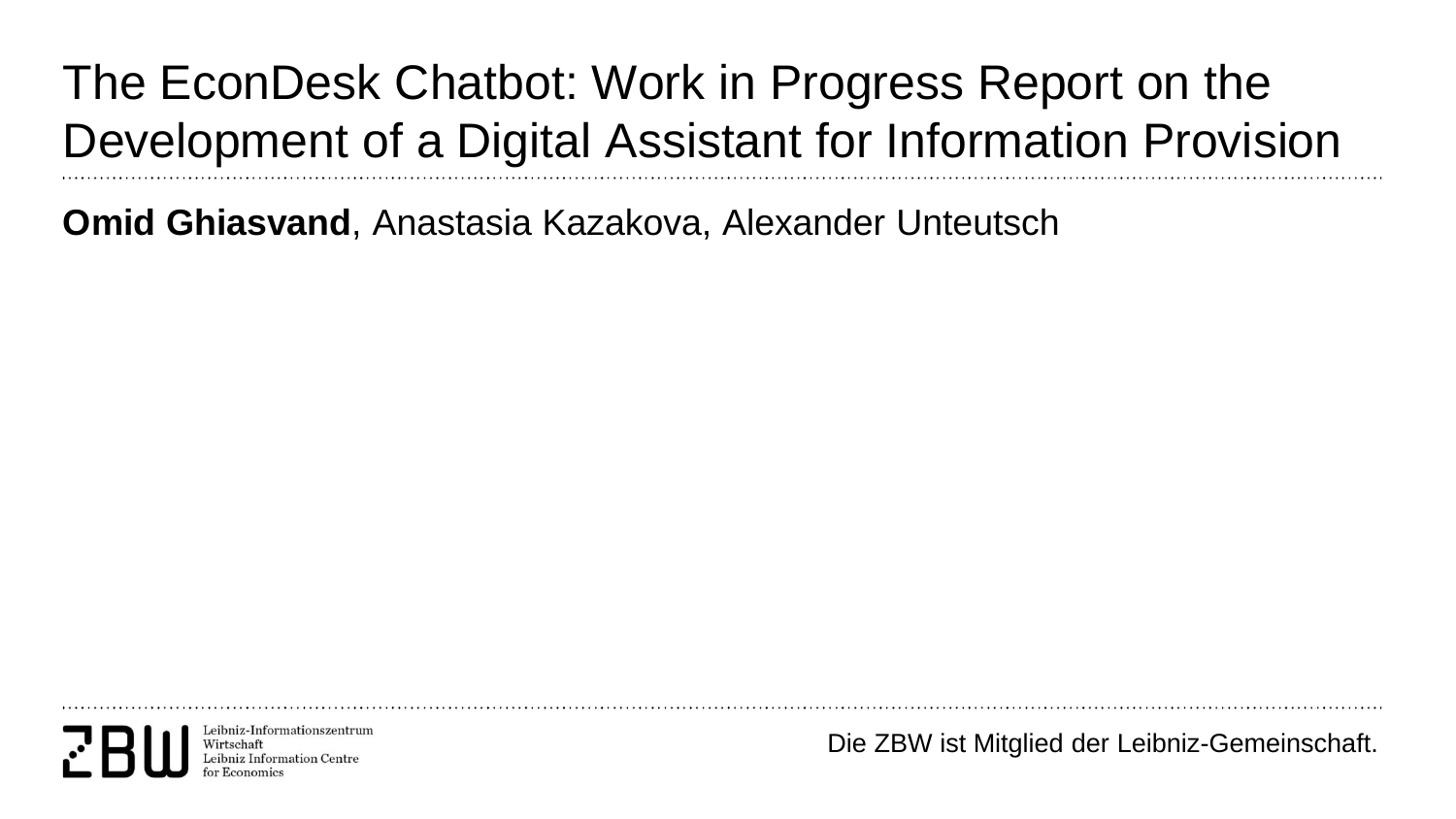#### EconDesk-Rerefence-Team Ask us!

Hello I have to write on my essay? Can I work on at your library?

> Hello and welcome to the chat! Let me read your question

Yes, you can work at the library. Alone ore together with your learning group.

Nice! Can you help me with my research? I have to write about inflation and I don't know where to start....

> Sure. Have you tried with search fpr "inflation" in EconBiz?



- User support outside library opening hours and EconDesk-Reference-Team working hours
- Support for EconDesk-Reference-Team by taking over the frequent recurring and/or simple user requests

Leibniz-Informationszentrum Wirtschaft eibniz Information Centre

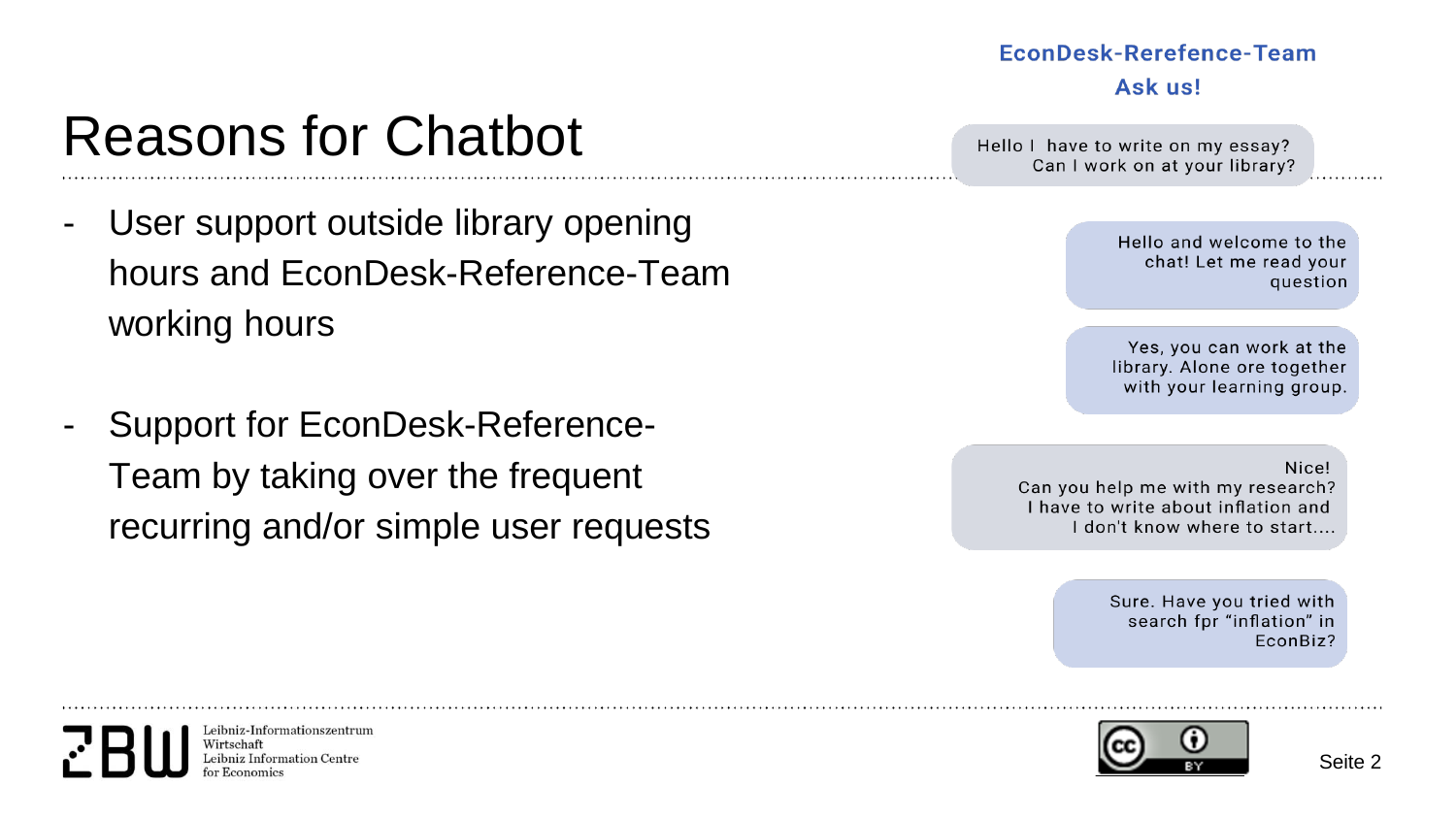## Use Cases

- Chatbot only
	- Questions around the library
	- Questions about EconBiz
- Chatbot and EconDesk-Reference-Team
	- Questions about Login
	- Simple Research Questions



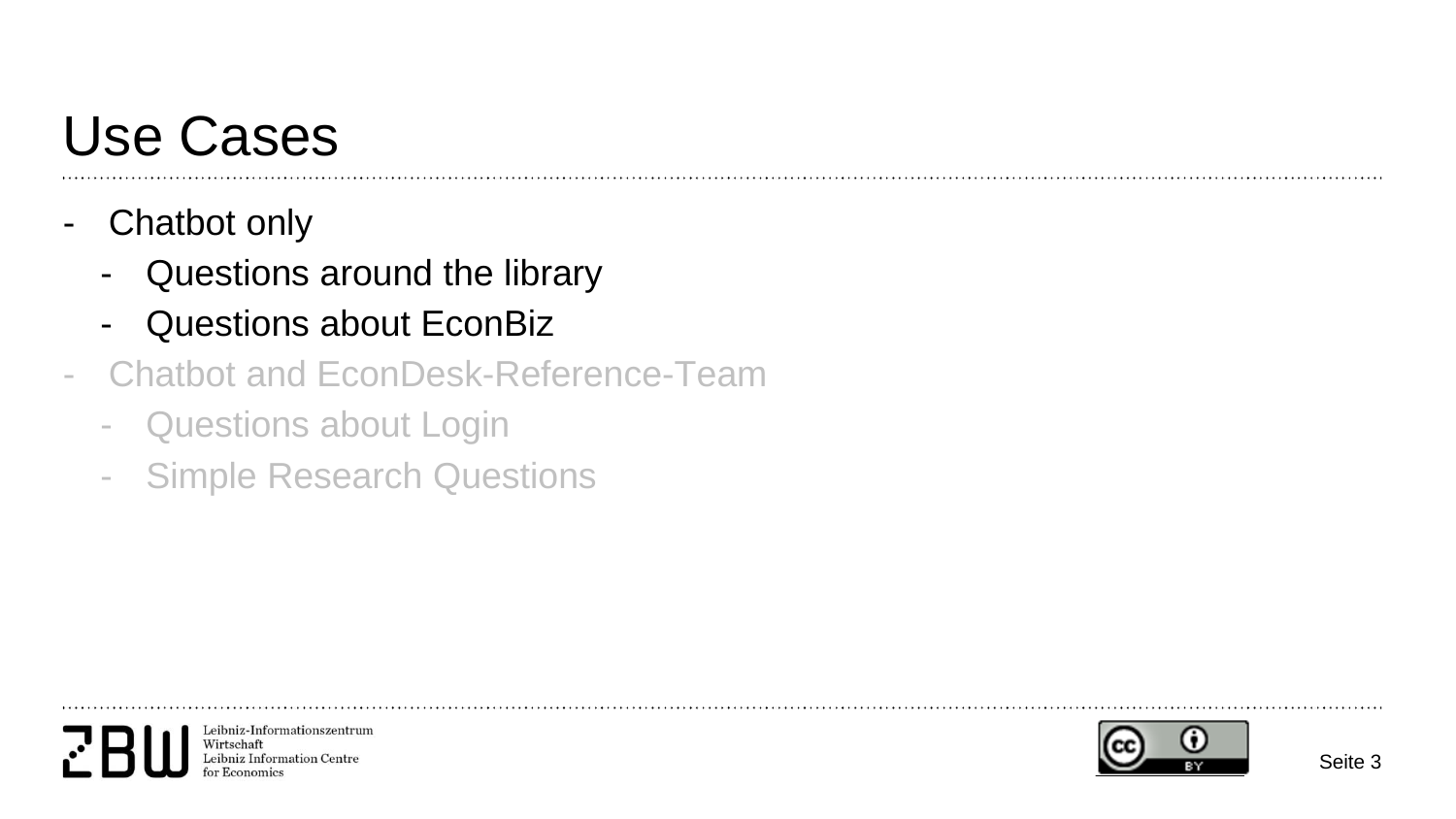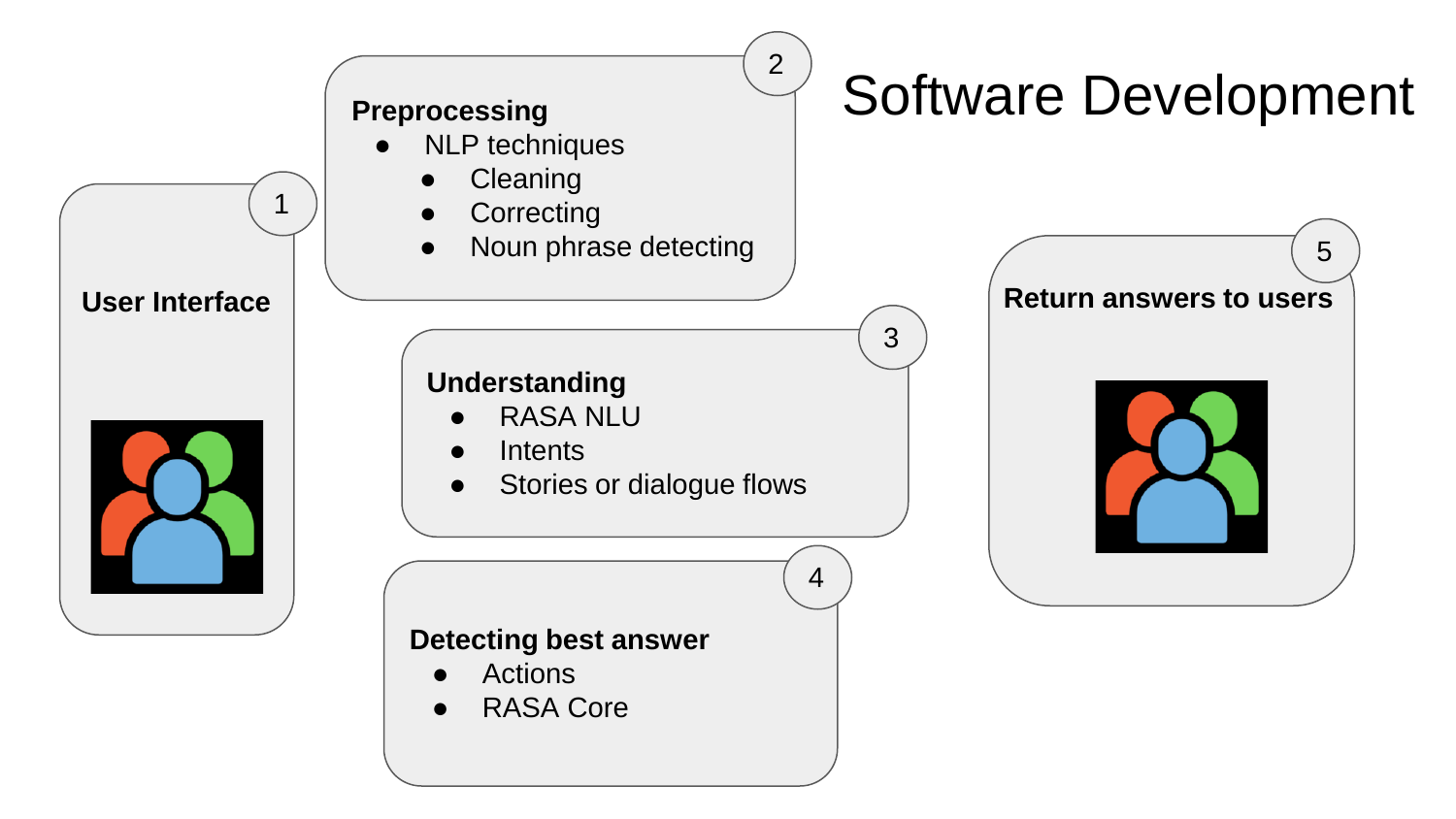# Labels and Intents

Step 1:

Step 2:

- 10 labels divide the chat transcripts into rough categories
- Labels are assigned by the EconDesk-Reference-Team
- This allows the evaluation of specific cases to obtain a sufficiently large sample size of intents

| Initial Question How do I get access to the article/book? |
|-----------------------------------------------------------|
| Tags cb Volltextzugang <b>D</b>                           |
| cb Fernleihe $\blacksquare$                               |



- Intents are assigned in a four eyes principle to the previously labeled chat transcripts
- Modular structure to be more flexible in designing intents and fitting responses (actions)

| intent order pickup           | action order pickup           | General questions regarding the pick up of media     |  |
|-------------------------------|-------------------------------|------------------------------------------------------|--|
| intent_order_pickup_proxy     | action_order_pickup_proxy     | Can they someone else pick the book up for a user    |  |
| intent order pickup timeframe | action order pickup timeframe | How long do users have time to pick up a ordered i   |  |
| intent_order_processing-time  | action order processing-time  | How long does it take until a book is ready for pick |  |
|                               |                               |                                                      |  |

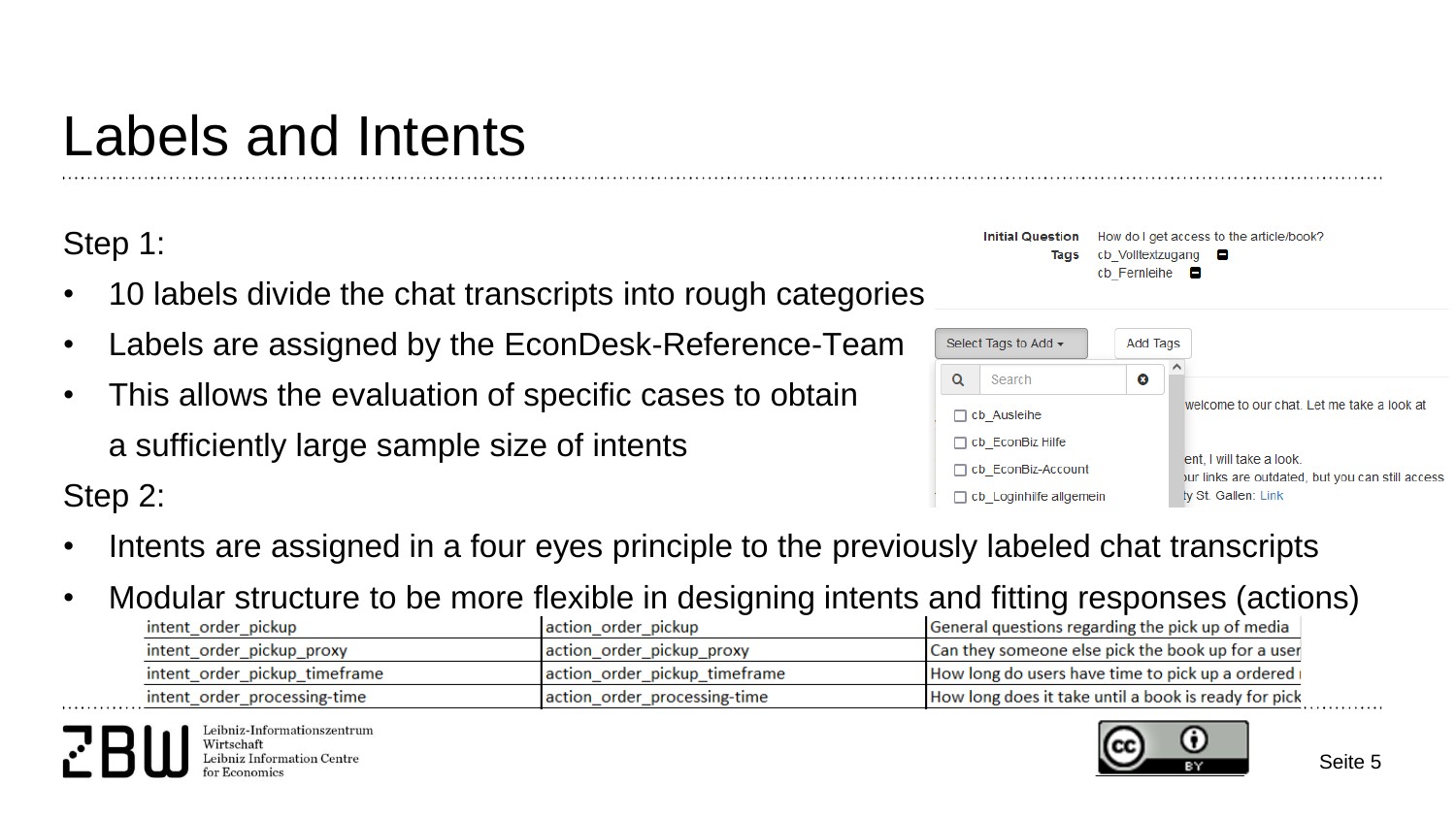## Further Steps

- Work on/evaluate chatbot personality
- Evaluate dialog flows for chatbot-only use cases with EconDesk-Referenceteam and improve them
- Evaluate chatbot-only use cases with users (Wizard of Oz Method)
- Work on more intents, actions and examles for them
- Review and eventually enhance use cases
- Develop hi-fi vertical prototype for chatbot-only use cases



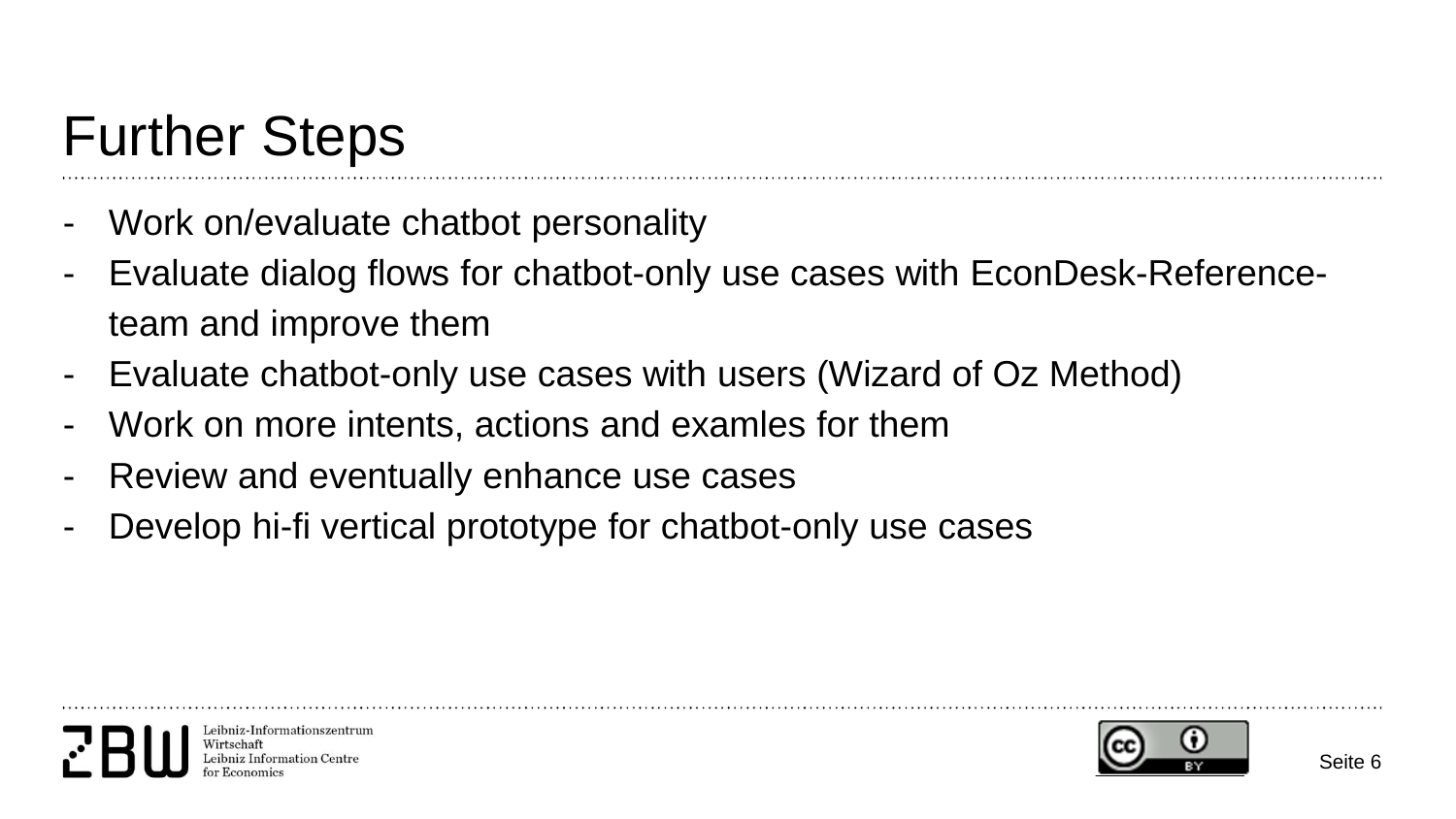## **Contact**

Omid Ghiasvand - o.ghiasvand@zbw.eu

- Software developer, Innovative Information Systems and Publishing Technologies Department (IIPT)
- Machine learning, NLU/NLP, RASA
- Anastasia Kazakova a.Kazakova@zbw.eu
	- UX researcher/designer, EconBiz team, Information Provision and Access Department
	- User research, conversational UX

Alexander Unteutsch - a.unteutsch@zbw.eu

- Librarian, Customer Services Department
- Cahtlogs labeling, developing intents/actions



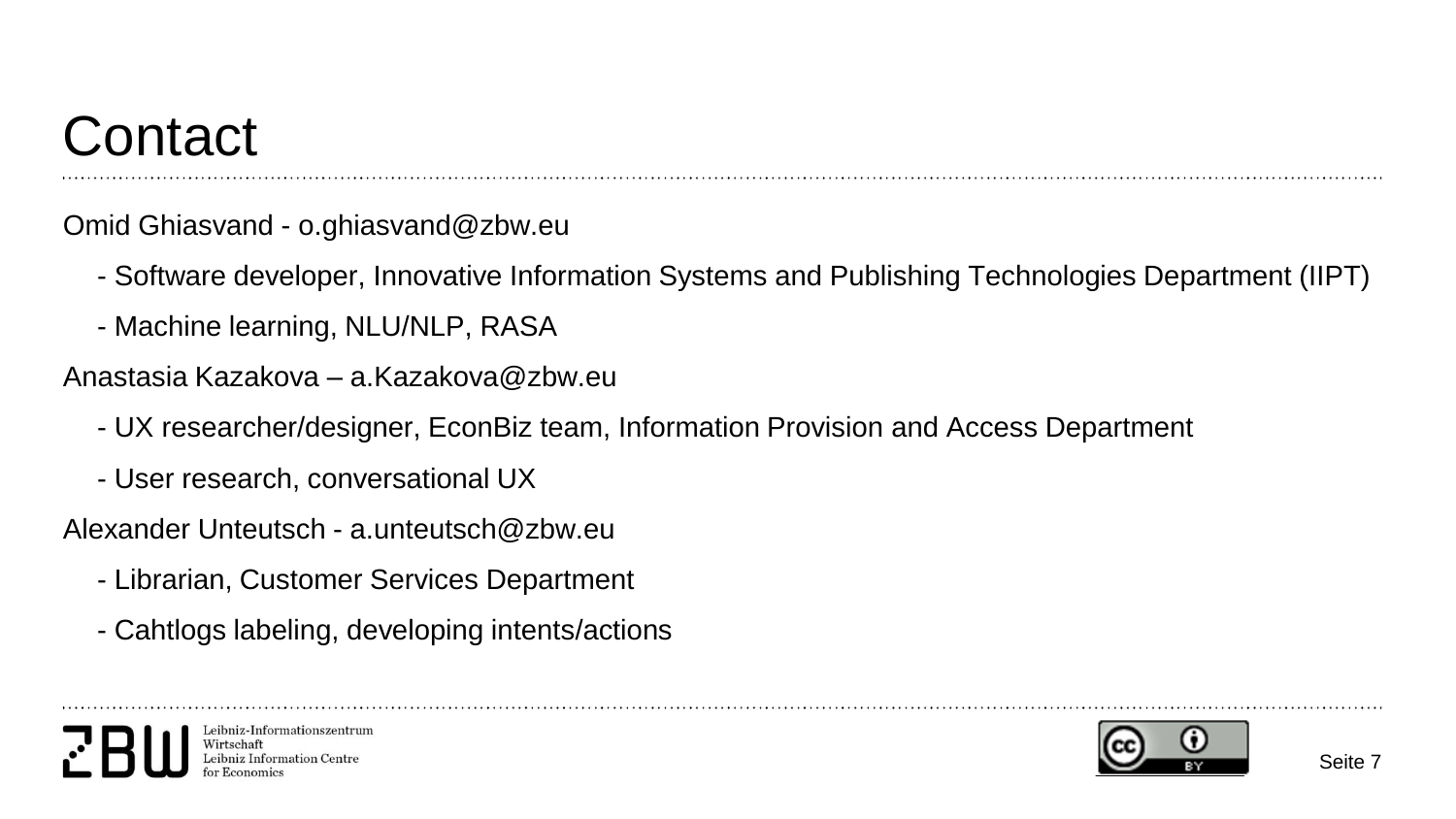#### Inspirational Corner

 $\mathbf{r}$ 

Leibniz-Informationszentrum<br>Wirtschaft<br>Leibniz Information Centre<br>for Economics  $\mathbf{r}^{\prime}$ 

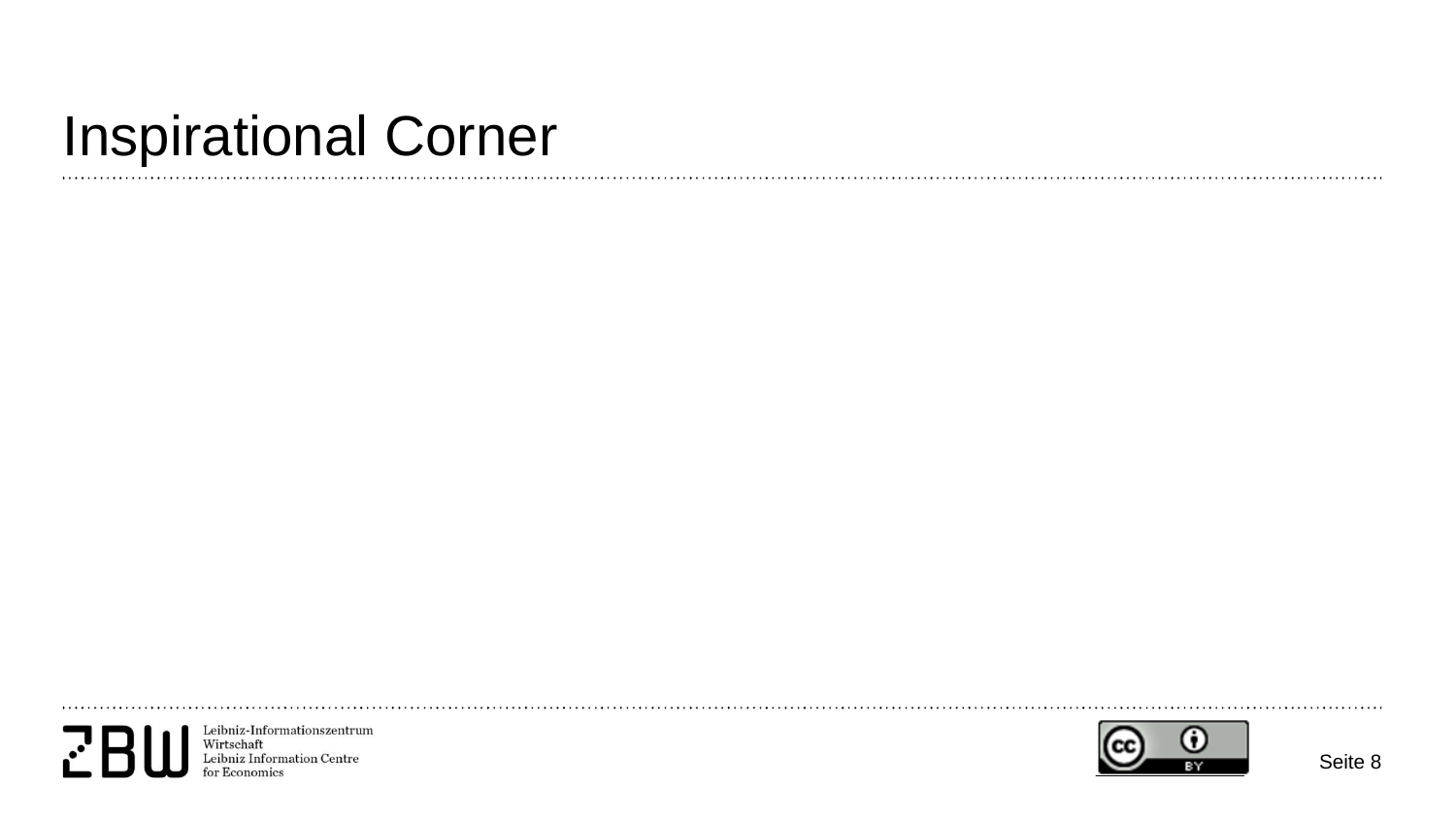#### Research Guide EconDesk development

Requests: Research Guide EconDesk



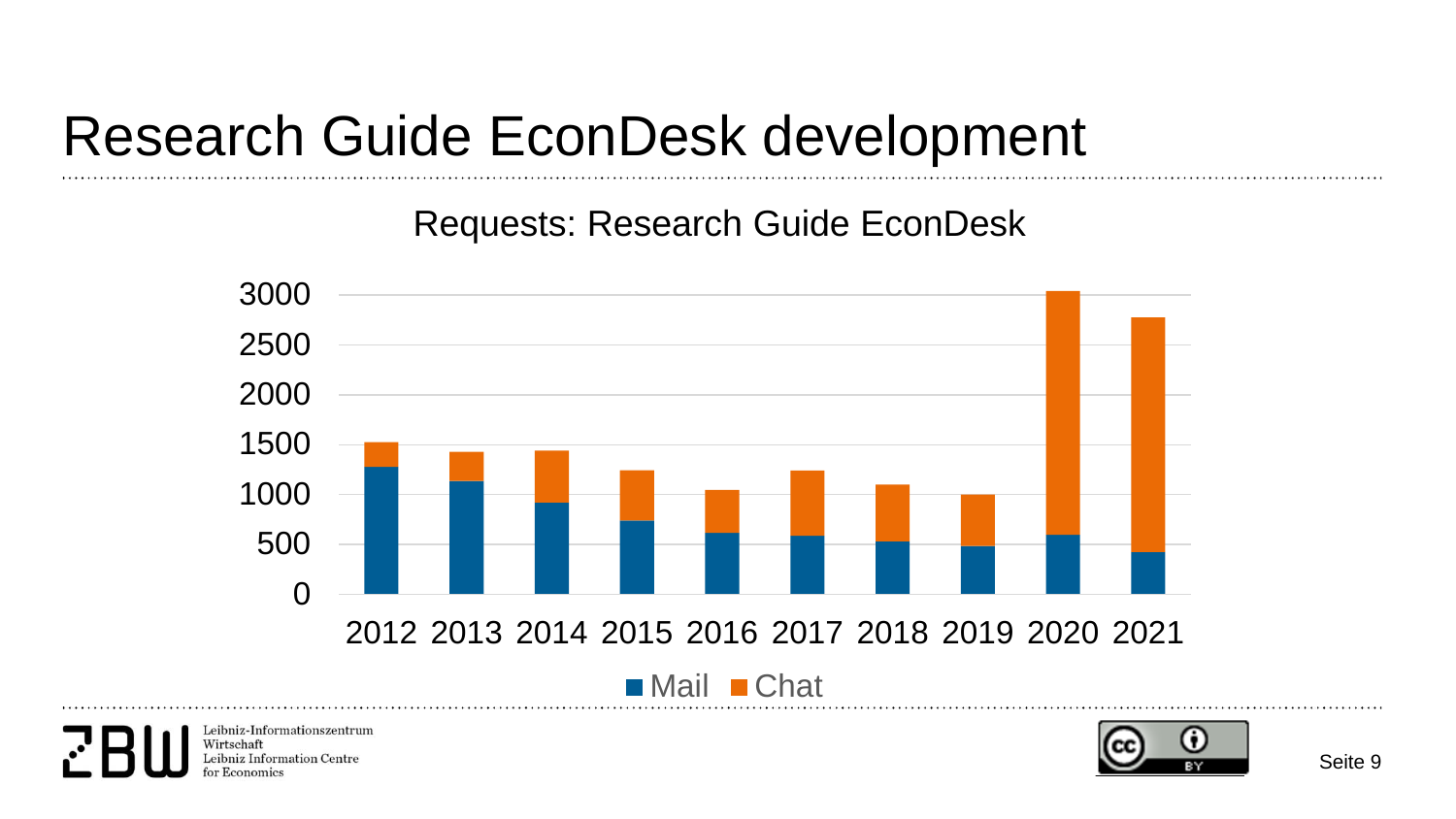### EconBiz traffic

for Economics

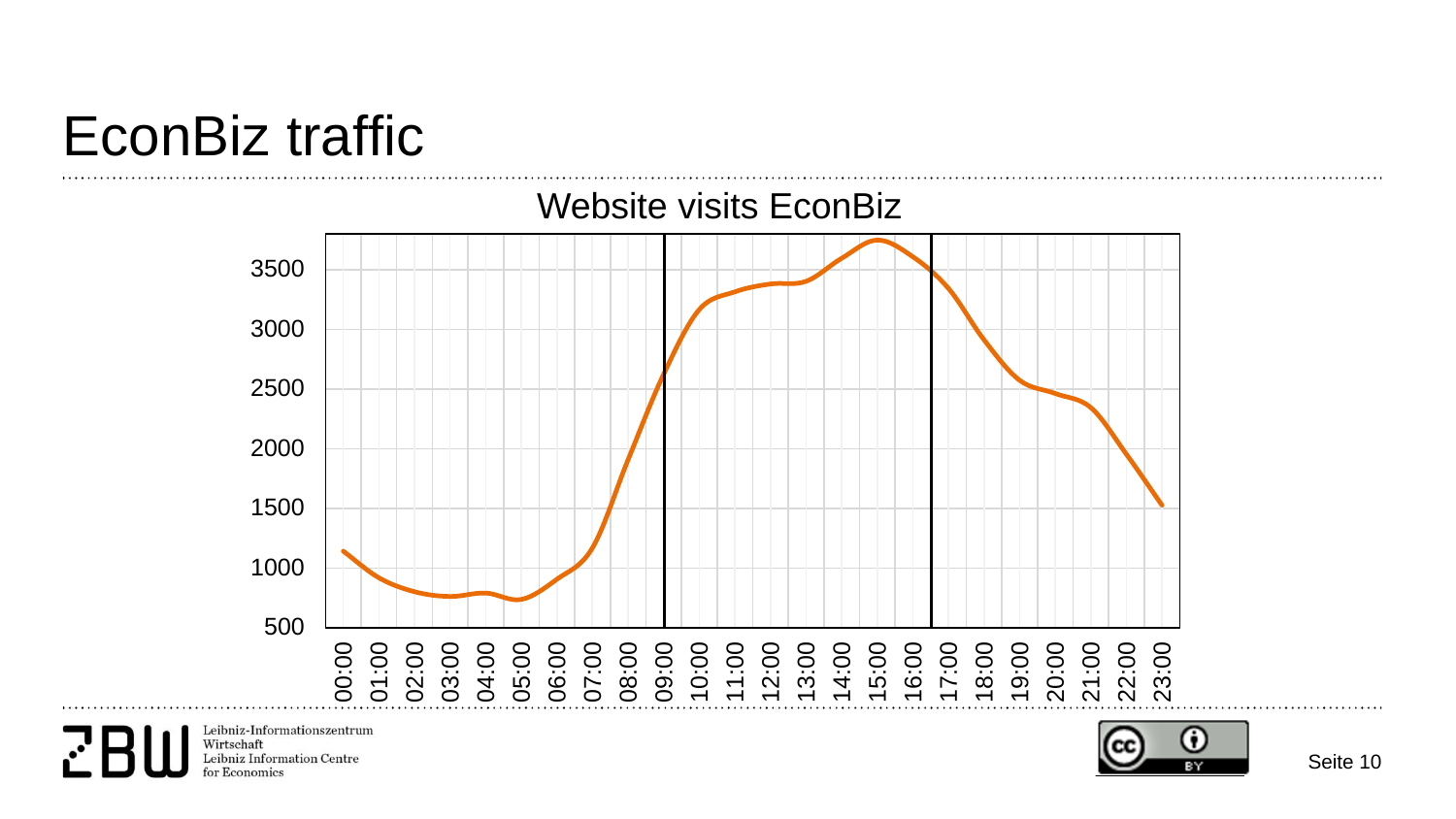## Chatbot concept

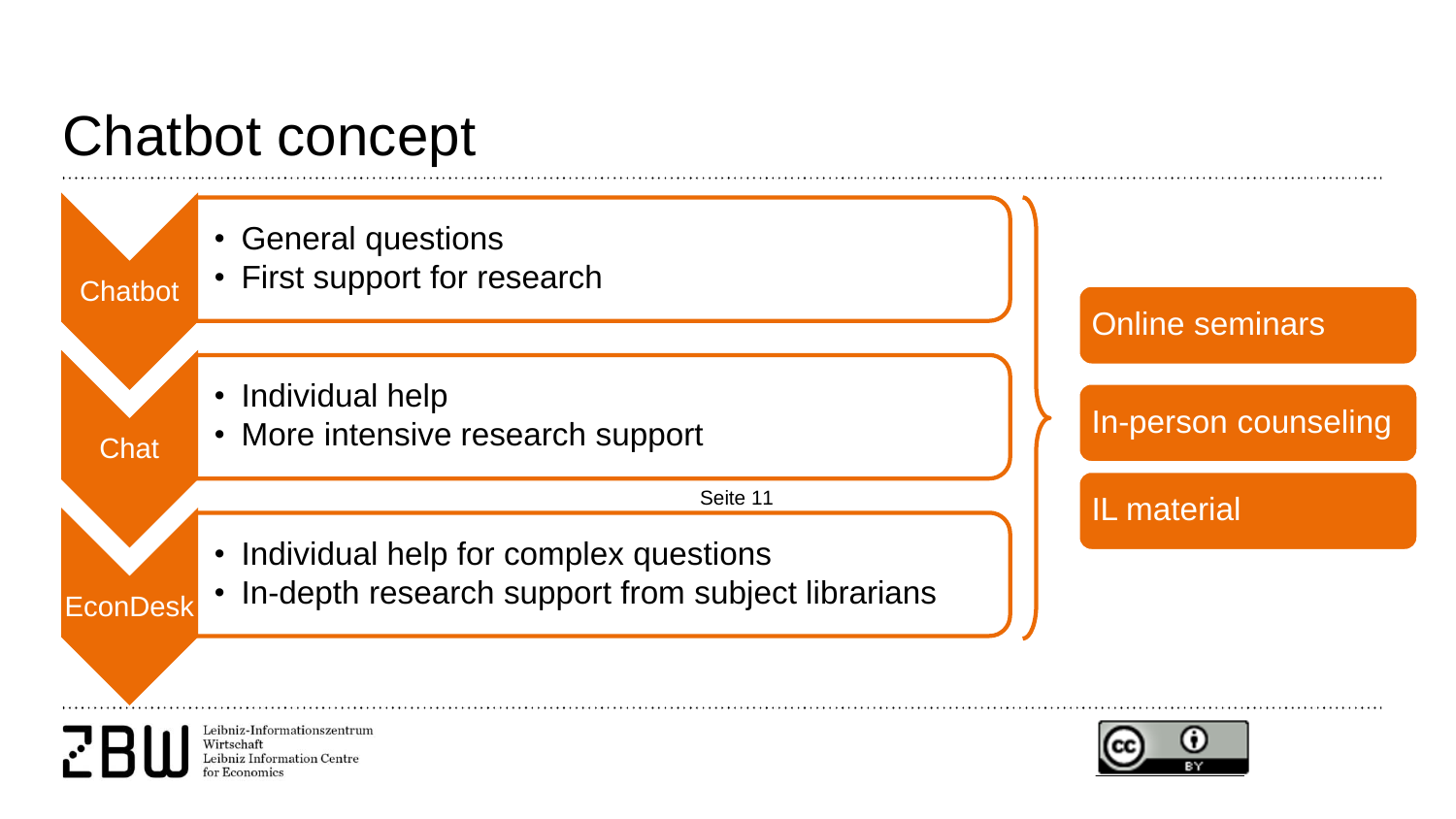## Use Case Development

- Chat-log analysis
- Interviews and workshop with members of EconDesk-Reference-Team
- Splitting use cases in
	- chatbot-only
	- chatbot and EconDesk-Reference-Team
	- EconDesk-only